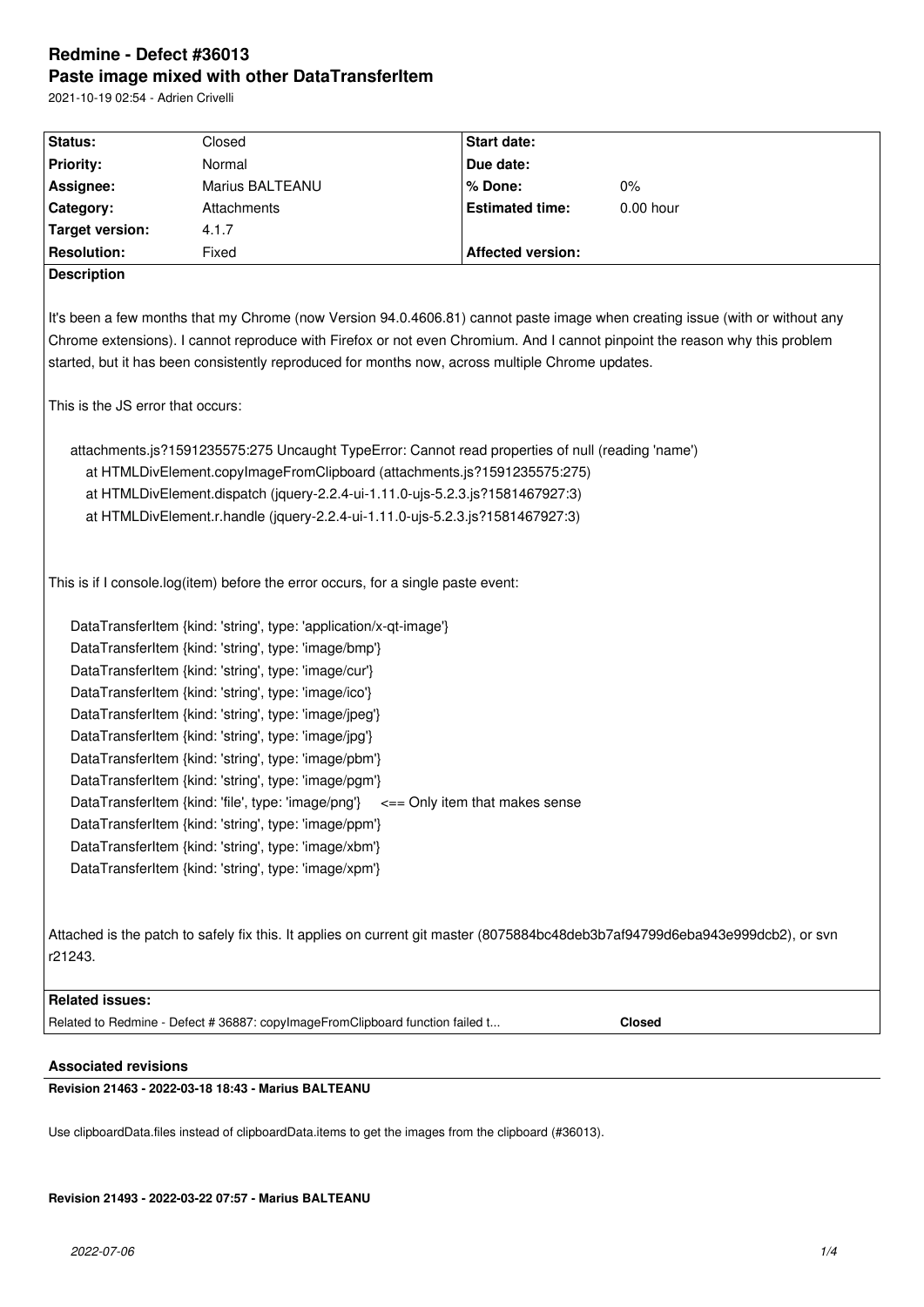Merged r21463 to 4.1-stable (#36013).

#### **History**

#### **#1 - 2021-10-19 04:07 - Go MAEDA**

Could you show the detailed steps to reproduce the issue? I tried with Chome 94.0.4606.81 (macOS) but still cannot reproduce the issue. Does it depend on which application the image data is copied from?

#### **#2 - 2021-10-19 04:52 - Adrien Crivelli**

I use XUbuntu 20.04.3, and often take screenshot with https://github.com/flameshot-org/flameshot. The screenshot will go directly to clipboard which is super convenient to paste into Redmine. Unfortunately some colleagues run Ubuntu 20.04 (not XFCE) with Chrome(ium?) and cannot reproduced either. I am afraid that there is something specific in my setup that trigger the issue, but I cannot figure out what it is.

More importantly my screenshot can be pasted fine on [github.com, or in Gimp. So it is somehow re](https://github.com/flameshot-org/flameshot)lated to Redmine. And clipboard from Gimp will also **not** work on Redmine. So we can exclude flameshot as culprit.

Also see the reference there: https://developer.mozilla.org/en-US/docs/Web/API/DataTransferItem/kind

I am quite confident that my patch will have no side-effect and might help others in the same (unusual?) situation as me.

I could show you a screenca[st of the whole thing, but I don't think there is anything relevant to see exce](https://developer.mozilla.org/en-US/docs/Web/API/DataTransferItem/kind)pt the JS error I mentioned earlier.

#### **#3 - 2021-10-19 04:59 - Adrien Crivelli**

See here: https://i.imgur.com/jV4IiPT.mp4 (I could not upload here because it is slightly too big)

### **#4 - 2021-[11-08 15:33 - Go MAEDA](https://i.imgur.com/jV4IiPT.mp4)**

Adrien Crivelli, thank you for your detailed report.

Could you try https://github.com/redmine/redmine/pull/129/files if the patch also fixes the issue in your environment?

#### **#5 - 2021-11-[09 02:39 - Adrien Crivelli](https://github.com/redmine/redmine/pull/129/files)**

Yes, https://github.com/redmine/redmine/pull/129/files fixes the issue for me. Thank you for your time.

By the way is GitHub PR a new way to accept contributions ?

## **#6 - 2021-11-09 03:02 - Go MAEDA**

Adrien Crivelli wrote: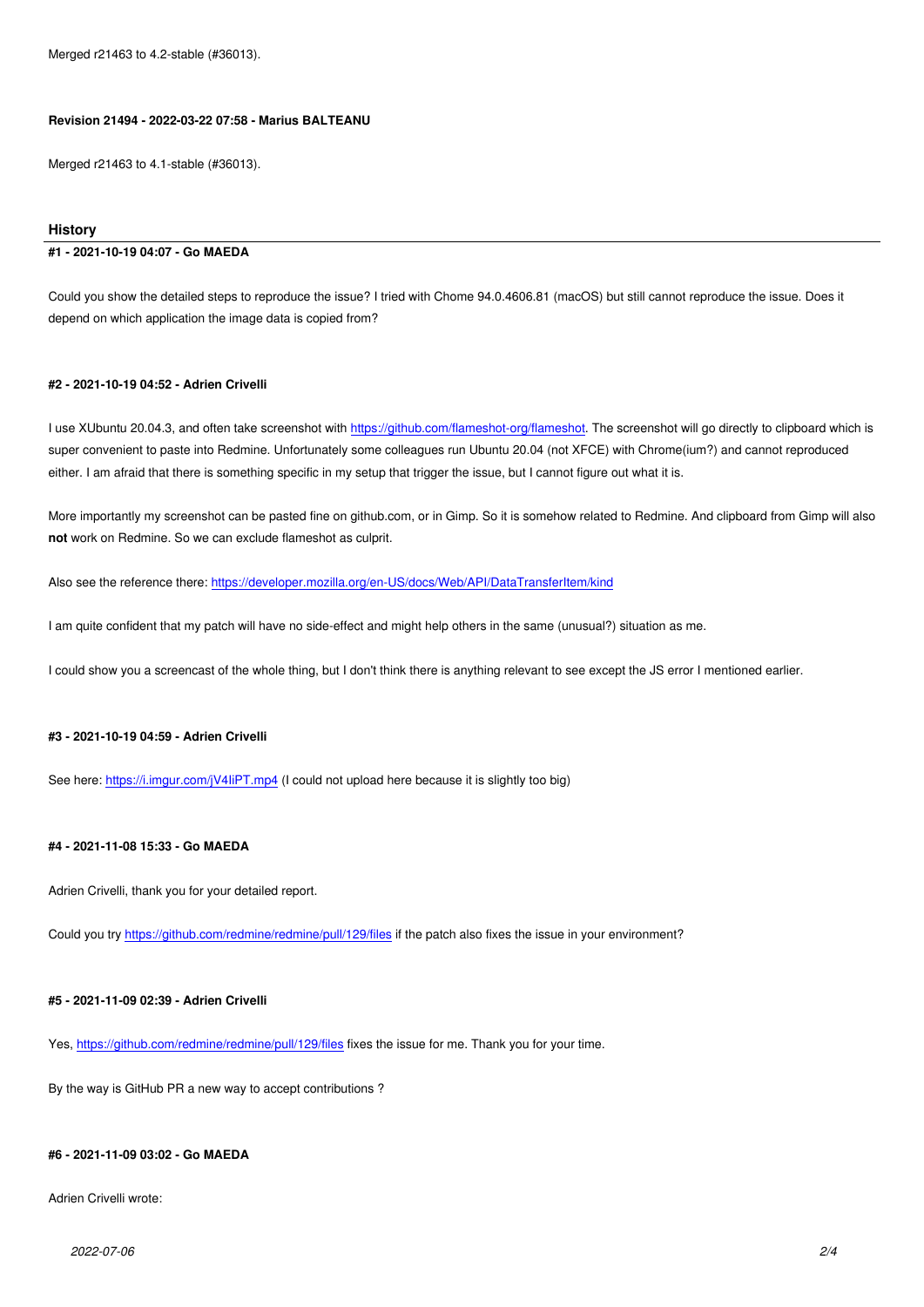Thank y[ou for testing the fix. I will commit one of the patch](https://github.com/redmine/redmine/pull/129/files)es.

*By the way is GitHub PR a new way to accept contributions ?*

No, the Redmine team does not accept pull requests (see https://github.com/redmine/redmine/blob/master/.github/PULL\_REQUEST\_TEMPLATE.md) but I just happened to find that pull request.

#### **#7 - 2022-02-27 15:02 - Marius BALTEANU**

*- File 0001-Fix-for-36013.patch added*

- *Tracker changed from Patch to Defect*
- *Target version set to 4.1.7*

Adrien, sorry for not including this ticket in the latest releases.

I'm not able to reproduce the issue on my local environment, but I made a patch that switches from clipboardData.items to clipboardData.files and that should fix your issue as well. Can you test it, please?

### **#8 - 2022-03-02 11:28 - Yazan Al aeddin**

*- File copy\_image.png added*

#### Hello

I tested it, it works well, because I had this problem on chromium 95.0.4638.69, but there is a problem, where there are two forms in the same page, this problem will not exist if we replace the line (copyImageFromClipboard) var inputEl = \$('input:file.filedrop').first(); by var inputEl = \$(this).closest("form").find('input:file.filedrop');

### **#9 - 2022-03-11 12:39 - Adrien Crivelli**

On r21452, **without** patch, I am no longer able to reproduce the issue. It is likely that my brand new Chrome 99.0.4844.51 somehow fixed it.

So I cannot confirm for sure that the patch would fix the original issue, but I can confirm that **with** the patch it **also** works.

### **#10 - 2022-03-18 18:58 - Marius BALTEANU**

Yazan Al aeddin wrote:

#### *Hello*

*I tested it, it works well, because I had this problem on chromium 95.0.4638.69, but there is a problem, where there are two forms in the same page, this problem will not exist if we replace the line (copyImageFromClipboard) var inputEl = \$('input:file.filedrop').first(); by var inputEl = \$(this).closest("form").find('input:file.filedrop');*